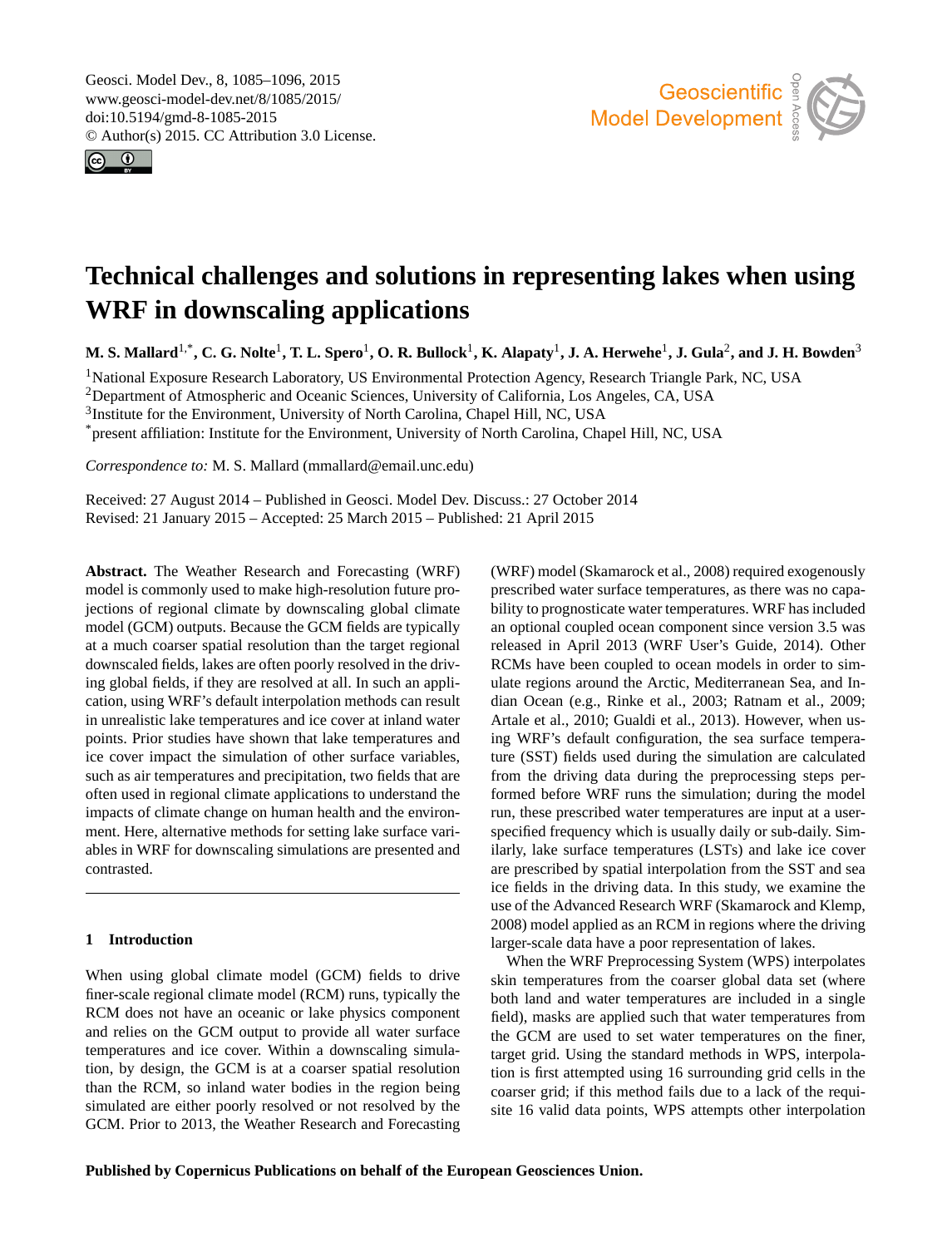

**Figure 1.** The ocean mask from the 1◦ CESM data (which is used by WPS to determine the locations of land and water points from CESM), as shown in the area corresponding to a WRF 36 km continental US domain (left), and the 36 km WRF grid's land–water mask (right). Labels are placed to indicate the locations of Lake Superior ("S"), Lake Michigan ("M"), Lake Huron ("H"), Lake Erie ("E") and Lake Ontario ("O"), as well as Hudson Bay ("HB").



**Figure 2.** The skin temperature (K) processed from CESM to the 36 km WRF grid using WPS and valid at 00:00 UTC, 1 December 1994. White circles indicate the locations of Pyramid Lake, Great Salt Lake, and Lake Sakakawea, from west to east, respectively.

techniques using as many as four grid cells and as few as one. While a full description of all WPS interpolation techniques is beyond the scope of this study, more information is available in the WRF User's Guide (2014, pp. 3–56 to 3–59). When all other methods fail due to the lack of nearby water grid cells, WPS defaults to the "search" approach, in which the nearest water point is used to set LSTs. When employing the search option, water cells in the driving data are often distant from and unrepresentative of the target cell in the WRF domain. The search option in WPS performs no interpolation or averaging, sometimes resulting in abrupt, nonphysical temperature discontinuities.

Here we show the result of using this default methodology to downscale 1◦ Community Earth System Model (CESM) fields to a 36 km WRF domain (199 $\times$ 127) covering the continental US, and subsequently similar examples in other downscaling studies are discussed. However, it should be noted that the use of CESM as an example is arbitrary because similar results have been obtained with other global data sets as well. The CESM ocean mask, used to interpolate the GCM's SST fields to the WRF grid, has no water grid cells over the North American interior (Fig. 1). As a result, water temperatures in Hudson Bay are used to set temperatures over the larger westernmost areas of the Laurentian Great Lakes, while LSTs in the southeastern areas of the Great Lakes are set by Atlantic SSTs (Fig. 2). At the time shown in Fig. 2, the LSTs interpolated from CESM onto the 36 km WRF grid contain discontinuities of approximately 17 K between adjacent grid cells in Lake Michigan and Lake Huron, while a smaller discontinuity of approximately 3 K is created in Lake Superior. It should be noted that various interpolation options are available in WPS and can be specified by the user. The description in the paragraph above is representative of the interpolation process as defined by WPS's default settings. Even though this process could be changed by the model user, the key issue remains that when lakes are poorly represented or completely absent, the problem of how to specify the lake state is not amenable to any interpolation method.

The problems of using larger-scale data to define LSTs with the default options in WPS are not limited to the Great Lakes. None of the lakes resolved by WRF at 36 km have valid LSTs in the CESM ocean mask (Fig. 1). Using the search option in WPS results in setting the LSTs to unrealistic values throughout the domain. Temperatures in Pyramid Lake, Great Salt Lake, as well as several smaller lakes east of the Rocky Mountains in both Canada and the US are assigned from the Pacific Ocean (Fig. 2), while lake temperatures in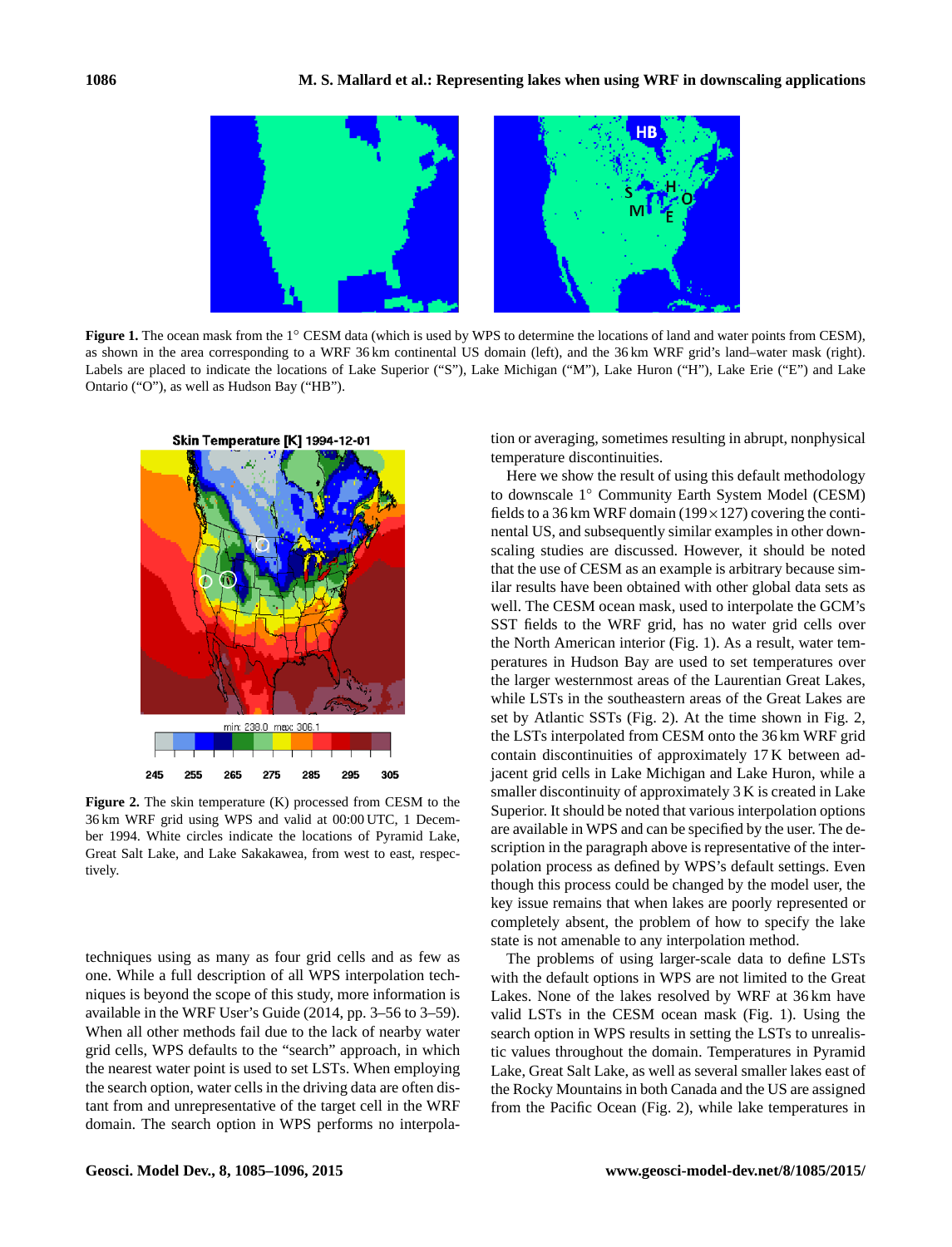the southeastern and central US are set from SSTs in the Gulf of Mexico and Atlantic Ocean. Two adjacent grid cells representing Lake Sakakawea in North Dakota are assigned LSTs differing by approximately 10 K because the western cell is set from the Pacific while the eastern cell is prescribed from Hudson Bay (Fig. 2). Using any interpolation method to assign LSTs when no suitable data are available will adversely affect the accuracy of downscaled simulations that are based on forcing from those LSTs.

Mallard et al. (2014; hereafter M14) also discuss problems that arise when downscaling coarse global data to a 12 km grid covering the eastern US. In M14, the National Centers for Environmental Prediction (NCEP) – Department of Energy Atmospheric Model Intercomparison Project (AMIP-II) reanalysis (hereafter R2; Kanamitsu et al., 2002) is used to drive historical simulations as a proxy or stand-in for a similarly coarse GCM. In contrast to the CESM example discussed above, R2 has at least a partial representation of the western Great Lakes, but nevertheless has only three inland water points to represent all five of the Great Lakes (Fig. 1 of M14). Therefore, using the standard interpolation methods with R2 results in unrealistically large, abrupt, and nonphysical LST discontinuities in eastern Lake Erie and Lake Ontario, where water temperatures are set using Atlantic SSTs, while the LSTs in western Lake Erie and in the three western Great Lakes are interpolated from the three lake cells in R2 (M14).

In WRF, ice cover can either be interpolated from the driving data and assigned to cover some fraction of a grid cell, or it can be treated as a binary field that is set to 100 % at grid cells where the water surface temperature drops below a specified threshold. The default threshold value was 271 K (slightly below the freshwater freezing temperature of approximately 273 K), but it was changed to 100 K as of version 3.5.1 to avoid the unintended creation of ice by this method when using WRF's default settings (Table 1). When fractional ice values are prescribed from the driving data set, the WPS methods applied to interpolate sea and lake ice differ from those used for SSTs and LSTs. If there are no surrounding water grid cells in the driving data set, an ice cover value of zero is assigned rather than employing the search method. When M14 downscaled ice cover from R2, it was shown that ice concentrations of zero were applied to points through Lake Huron, Lake Erie and Lake Ontario throughout a 2-year simulation (Fig. 3 of M14), even though partial ice coverage was observed on all three lakes during that historical period. Moreover, almost complete ice coverage of Lake Superior and Lake Michigan occurred in a single day (M14). Wang et al. (2012b) conducted a climatology of ice cover in the Great Lakes over the period 1973 to 2010 and showed that, in the average seasonal cycle of ice cover, the maximum fractional coverage of Lake Superior was approximately 50 % (their Fig. 3). Although Wang et al. noted that the standard deviation of ice cover is quite large (exceeding the mean values in some of the Great Lakes), the seasonal cycles in their study showed the accumulation of ice coverage over months, not the abrupt appearance of lake-wide ice over daily periods. Ultimately, M14 improved the representation of the Great Lakes in their downscaled simulations by applying a coupled lake model, which will be discussed further in a subsequent section. Whereas M14 showed the results of using a single lake model, the current work presents a broader range of approaches, recognizing that the most preferable method to represent lake fields may vary between different RCM applications.

Prior studies downscaling other global data sets and GCMs have also noted findings similar to the example shown here (Fig. 2) and the results of M14. Using WRF as an RCM over eastern Africa, Argent (2014) showed that the use of WPS's default interpolation methods resulted in oceanic temperatures from a global SST data set applied to set LSTs throughout Lake Victoria. Discontinuities in LSTs with WRF were noted in the Great Lakes basin by Bullock et al. (2014), who downscaled R2 to 12 km, and by Gao et al. (2012), who downscaled CESM to a 4 km grid. Within the downscaled simulations produced for the North American Regional Climate Change Assessment Program (NARCCAP; Mearns et al., 2012), problems with producing realistic LSTs and ice cover for the Great Lakes region are documented using several approaches with various RCMs, including WRF (NAR-CCAP, 2014). For some NARCCAP model configurations, caution is recommended when using surface variables in the region surrounding the Great Lakes. Previous work examining the value of dynamical downscaling has noted that downscaled simulations have the most potential to add value relative to GCM simulations in areas of complex topography and along coastlines because of increased resolution in regional models (e.g., Feser et al., 2011). Although RCMs better resolve the coastlines (and therefore the presence of lakes) than the driving GCMs, using erroneous LSTs and lake ice cover could impair the simulation of interactions between lakes and overlying air masses. The potential benefits gained by downscaling to a grid spacing that better resolves land–water interfaces may not be realized if the lake state (defined here by LSTs and ice) is unrealistically represented. Even as additional computing resources allow GCMs to increase in resolution and better represent lakes, RCMs will also be run at finer scales; therefore, it can be expected that smaller lakes with important effects on mesoscale and microscale climatology will continue to be unresolved by the driving data sets.

The purposes of this paper are to describe various techniques that can be used to set LSTs and lake ice cover in the WRF model for downscaling, and to discuss the benefits and possible shortcomings of each approach. The effects of these techniques on simulated lake–atmosphere interactions, both in the present climate and in future climate states, are discussed in context with relevant previous literature.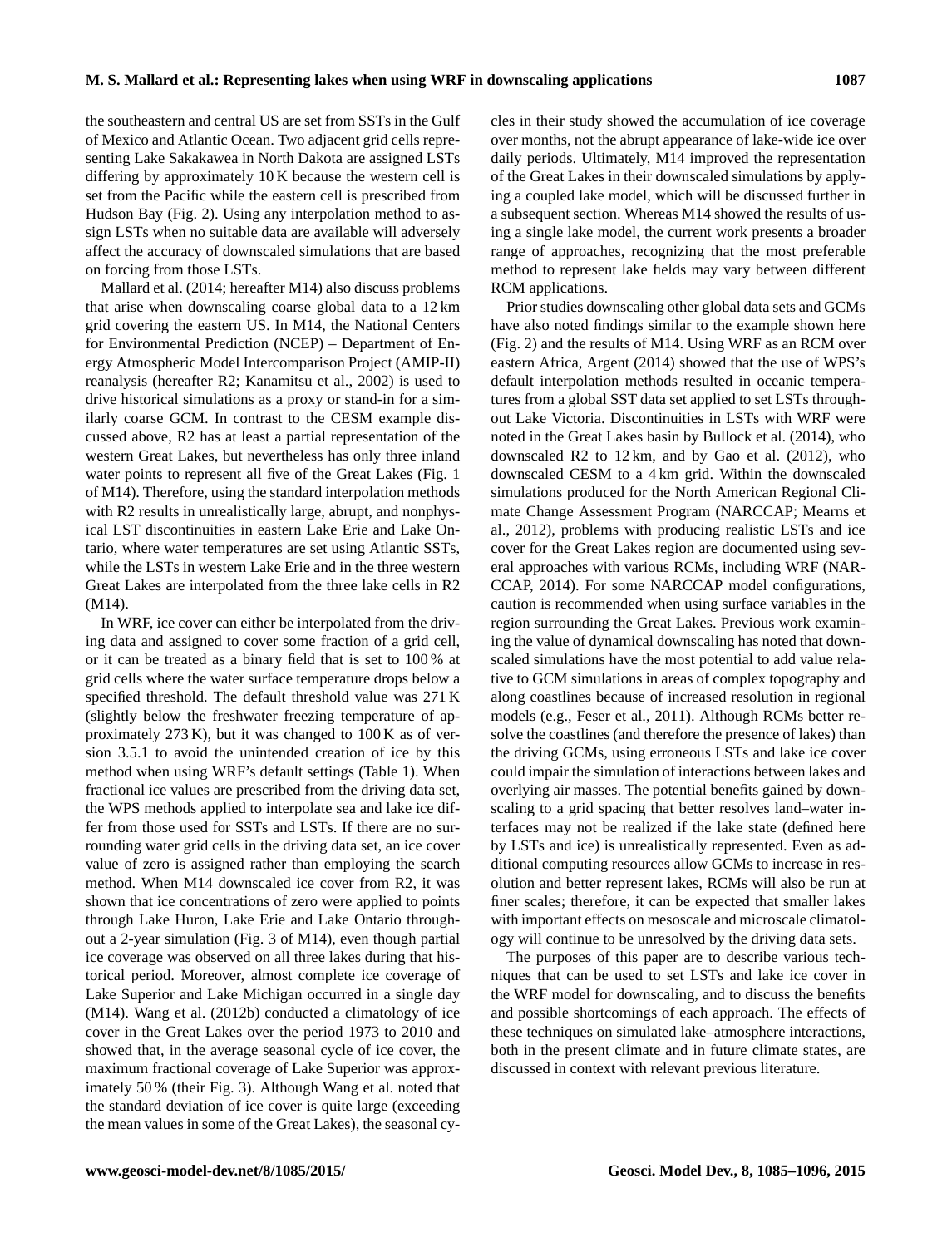| WRF version | Released       | Updates of interest                                                                                                                   |  |
|-------------|----------------|---------------------------------------------------------------------------------------------------------------------------------------|--|
| 3.3         | April 2011     | "Alternative initialization of lake SSTs" option included in WPS so users can set<br>LSTs from temporally averaged 2 m temperatures.  |  |
| 3.5         | April 2013     | CLM available as an LSM within WRF, but with its lake model disabled.                                                                 |  |
| 3.5.1       | September 2013 | WRF<br>Default<br>surface<br>temperature at which<br>prescribes<br>ice<br>water<br>("seaice_threshold") is lowered from 271 to 100 K. |  |
| 3.6         | April 2014     | CLM lake model available with any choice of LSM. Lake depths can be prescribed<br>as a constant or as a spatially varying 2-D field.  |  |

Table 1. List of WRF versions discussed in the text, ordered chronologically by the date of release and with relevant model updates summarized.

## **2 Comparison of methods**

As will be shown below, choice of the appropriate methodology for representing a lake in a downscaling configuration is dependent on what interactions must be simulated between the atmospheric fields and the lake state and how the lake state is expected to be impacted by climate change when downscaling future GCM projections. In regional climate simulations conducted over the continental US, the Laurentian Great Lakes are a prominent feature, as Lake Superior is the largest freshwater lake in the world (by surface area) at over  $82000 \,\mathrm{km}^2$ . Several studies have concluded that the Great Lakes strongly influence the surrounding regional climate, moderating extremes in near-surface temperatures, and affecting precipitation and passing cyclones and anticyclones on an annual cycle (e.g., Wilson, 1977; Bates et al., 1993; Scott and Huff, 1996; Notaro et al., 2013). Climatologically, the greater heat capacity of the lakes serves to enhance precipitation and convection during September to March, when warmer surface water (relative to low-level atmospheric temperatures) reduces atmospheric stability (e.g., Notaro et al., 2013). Conversely, the slower warming of the lakes in boreal spring results in the opposite effect during the April–August period, when the relatively cool lakes enhance atmospheric stability and reduce precipitation and convection. These periods are referred to as the lake unstable and lake stable seasons, respectively. Lake-effect precipitation has also been documented outside the Great Lakes as well, such as in Lake Champlain (Tardy, 2000; Laird et al., 2009), Lake Tahoe (Cairns et al., 2001), and the Great Salt Lake (Carpenter, 1993; Steenburgh and Onton, 2001). A review by Schultz et al. (2004) states that lake-effect snowfall has been observed to occur over lakes with fetches of only 30 to 50 km, citing prior studies over Bull Shoals Lake of Arkansas (Wilken, 1997) as well as Lake Tahoe and Pyramid Lake in Nevada (Cairns et al., 2001; Huggins et al., 2001). Interactions between the lakes and surrounding regions are also strong in tropical environments as well. For example, the immediate region surrounding Lake Victoria in Africa has the highest recorded frequency of thunderstorms in the

world with approximately 300 storm days per year (Asnani, 1993). Overall, while a comprehensive review of the impact of each lake on regional climate is beyond the scope of this study, prior work indicates that even lakes that are smaller than the Great Lakes can be anticipated to have substantial effects on regional climate.

Prior studies have also illustrated that even relatively small errors in prescribed LSTs in a downscaling configuration can adversely affect simulated precipitation in regions surrounding lakes. The sensitivity study of Wright et al. (2013) showed significant changes in lake-effect snowfall over the Great Lakes in idealized simulations where LSTs were uniformly warmed by 3 ◦C. Anyah and Semazzi (2004) simulated changes in the spatial patterns and intensity of precipitation, as well as the amount of evaporation, over Lake Victoria in a modeling study where LSTs were uniformly changed by only  $1.5\,^{\circ}$ C.

Interactions between the lakes and overlying air masses are also governed by the amount of lake ice in climates that permit lakes to freeze. Previous studies have found the presence of ice suppresses turbulent latent and sensible heat fluxes from the lake to the air mass (e.g., Zulauf and Krueger, 2003; Gerbush et al., 2008). As shown in the lake-effect snow case studies simulated by Wright et al. (2013), the presence of ice coverage over the lake's surface inhibits downstream precipitation. As a result, lake-effect snowfall decreases in some areas surrounding the Great Lakes during the later portion of the lake unstable season, as the water's surface freezes during the winter and early spring months. Overall, past studies indicate that if LSTs and ice are not properly prescribed, inaccurate values of precipitation and temperature in the lee of lakes result from a downscaled simulation.

# **2.1 WRF's alternative lake setting**

Since the release of WRF version 3.3 in April 2011, an "alternative initialization of lake SSTs" option is provided in WPS to set LSTs (WRF User's Guide, 2014; Table 1). When employing this method, LSTs can be set using temporally averaged 2 m air temperatures from the driving data set, with the averaging period set by the user. Bullock et al. (2014), when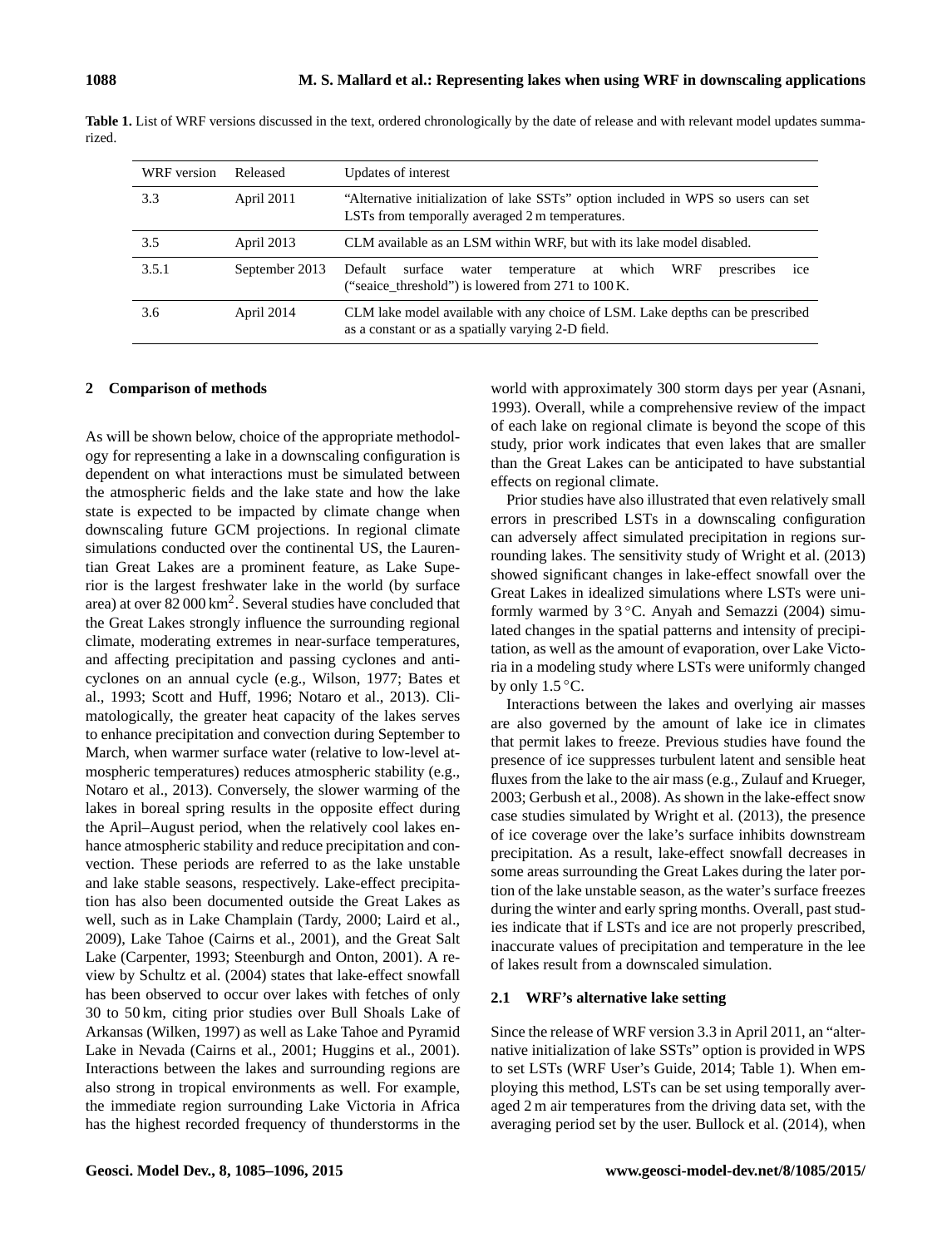downscaling a proxy GCM (R2) over a 12 km grid covering the Great Lakes, attempted to use the alternative lake setting to account for the greater thermal inertia of the Great Lakes by incorporating seasonal temperature changes after a 1-month time lag. Following the procedure of Bullock et al., if a user were to perform a simulation over the month of May, a single LST field would first be generated by temporally averaging air temperatures during the previous month of April; subsequently this static LST field would be used to set inland water temperatures throughout the month of May. Because Bullock et al. (2014) preprocessed the driving data in monthly segments, the LST field was prescribed to vary with time on a monthly basis. Using this method may imitate the seasonal changes observed over the Great Lakes, producing a lake stable and unstable season during the appropriate months. A drawback to this methodology is that the same lag time is used throughout the model grid, regardless of lake depth. Therefore, in this approach, large, deep lakes are implied to heat and cool on the same timescale as small, shallow lakes. Meanwhile, it is expected that observed seasonal temperature changes over smaller and shallower lakes would more closely follow atmospheric temperature changes than in large, deep lakes. If employed for simulations outside the Great Lakes, the procedure used by Bullock et al. (2014) should be modified to imitate the observed relationship between changing air temperatures and LSTs.

In its default configuration used prior to the release of version 3.5.1, WRF prescribes ice cover at grid cells where LST is less than 271 K (Table 1). This value is applied at all water points regardless of salinity. As winter 2 m air temperatures are frequently below freezing in the Great Lakes area, Bullock et al. (2014) found that unrealistically large spatial coverage of ice occurred when using the alternative lake setting in WRF version 3.4.1, with all five Great Lakes completely frozen for most of the winter. Such erroneous ice cover would be expected to negatively impact the simulation of precipitation, 2 m temperatures, and other variables influenced by sensible and latent heat fluxes supplied by the Great Lakes. Therefore, the use of the alternative lake setting in WRF may not be appropriate in some regions where sub-freezing air temperatures would result in unrealistic temporal and spatial coverage of sub-freezing LSTs and ice.

However, this is not a concern for tropical lakes where air temperatures would not be sufficiently low enough to result in frozen lakes. Argent (2014, Sect. 3) demonstrated the utility of the alternative lake setting in WRF simulations over Lake Victoria in eastern Africa, finding that it improved the accuracy of simulated rainfall relative to the use of the default interpolation in which oceanic SSTs were used to set Lake Victoria's LSTs.

#### **2.2 Climatological LSTs and ice**

Another approach for setting LSTs and lake ice coverage when downscaling with WRF is to prescribe these variables

from higher-resolution data sets of climatologically averaged quantities. This can be viewed as assuming stationarity for the lake state as is frequently done for other input variables in an RCM, such as land use and vegetation. Even for retrospective climate simulations, using this approach could be detrimental because the interannual variability of LSTs and ice – and its effects on the prediction of extreme events – would not be captured using this method. When making future projections, it must be considered that prior studies have shown that LSTs cannot be assumed to be stationary in future warmer climates; in fact, some studies conclude that nonlinear feedbacks exist between regional climate change and LSTs and ice for some lakes. An observational study by Austin and Colman (2007) found that the multi-decadal warming trend in the Great Lakes region was amplified in the lake temperatures, relative to surrounding inland temperatures, because of the earlier breakup of ice and earlier springtime warming of surface water. In the downscaling simulations of Gula and Peltier (2012), increased snowfall was simulated in the lee of the Great Lakes in a warmer, mid-century climate because lake ice forms later in the winter. Gula and Peltier conclude that the impact of having the lakes remain free of ice is that increased latent and sensible heat fluxes are present for a longer time period during the lake unstable season, lessening the stability of the overlying air mass and enhancing precipitation. Magnuson et al. (2000) concluded that observed ice coverage is decreasing in lakes and rivers throughout the Northern Hemisphere. Such a decrease in ice coverage has been linked by observational studies to increases in lake-effect precipitation in the Great Lakes region (Assel and Robertson, 1995; Burnett et al., 2003; Kunkel et al., 2009). Because ice suppresses fluxes of latent and sensible heat (e.g., Zulauf and Krueger, 2003; Gerbush et al., 2008), decreasing ice cover in a warmer climate allows larger fluxes of latent and sensible heat to modify the overlying air mass, increasing downstream precipitation during the lake unstable season. None of the impacts on the lake state reviewed here (the warming of LSTs and more open water from which to produce fluxes) would be considered in the WRF model using LSTs and ice based on present-day climatology, and the effects of changing lake conditions on atmospheric stability, humidity, precipitation and convection would not be simulated.

This approach could be improved by adding a linear increase to observed LSTs over time, which may be a valid approximation for the effect of climate change on some lakes. However, such an approach would not capture the nonlinear impacts of climate change (as described by Austin and Colman, 2007) on the Great Lakes. Overall, the efficacy of using a climatologically based approach is dependent on the amount of interannual variability, as well as the impacts of climate change on the lake state and whether those effects can be accounted for by the inclusion of a linear LST anomaly.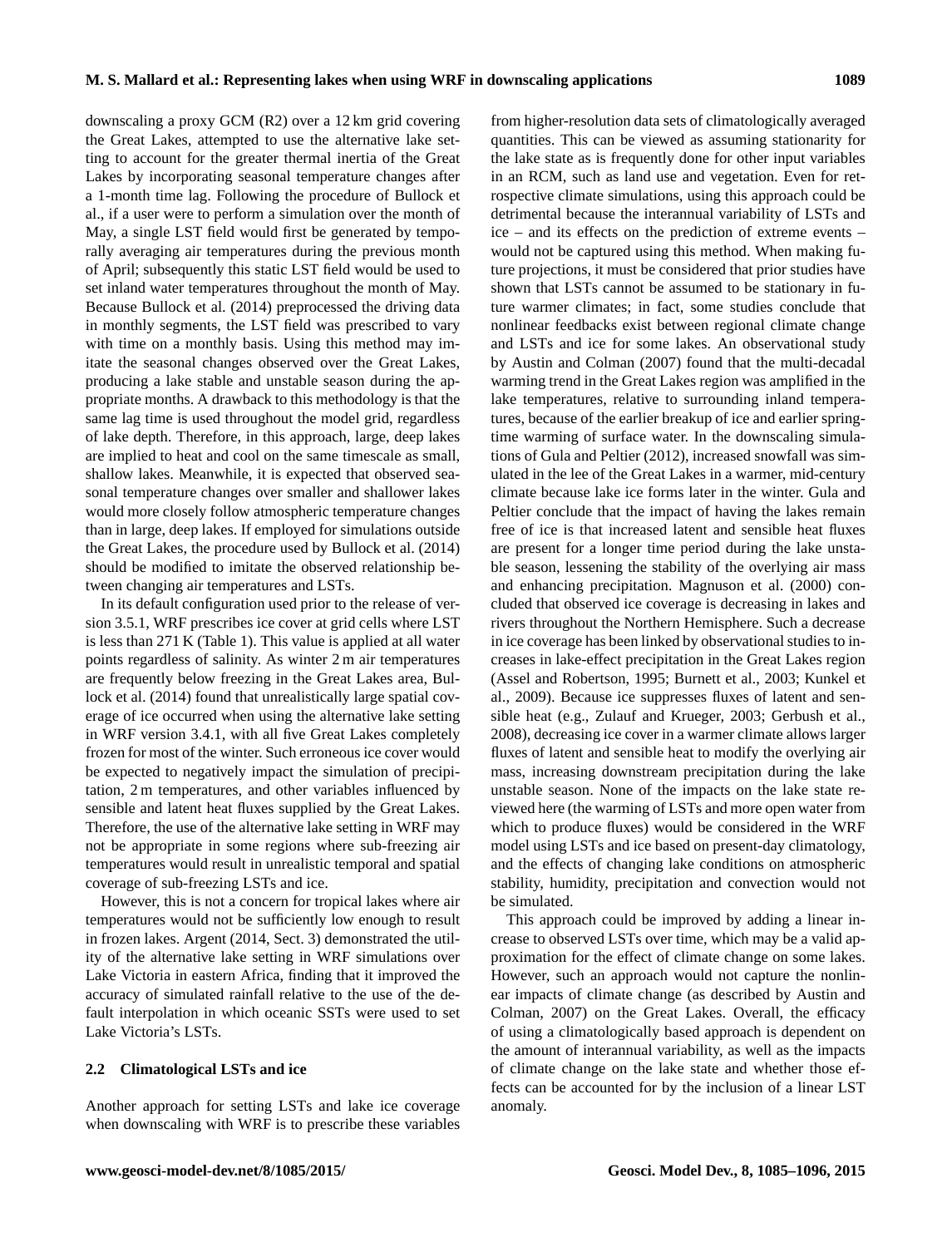## **2.3 Land mask modification**

To avoid the issues with LSTs discussed in Sect. 1 and illustrated in Fig. 2, Gao et al. (2012) modified the GCM land mask in the Great Lakes area so that skin temperatures from land points in the GCM were used to set LSTs on the WRF grid in their downscaled simulations. This treatment successfully eliminated the abrupt temperature discontinuities (such as those in Fig. 2) produced by interpolating a coarse data set. However, the effects of the lakes themselves are lost if GCM land temperatures are used to prescribe RCM water temperatures and the lake–land temperature contrasts, with their associated mesoscale phenomena such as lake breezes and lake-effect precipitation, are eliminated. Notaro et al. (2013) conducted an idealized modeling experiment in which the Great Lakes were replaced with forest and field land cover types. They found that the presence of the lakes affected precipitation, 2 m air temperatures and their variability, water vapor, cloud cover, incoming shortwave radiation, the hydrological budget, and the intensity of passing cyclones and anticyclones. The approach used by Gao et al. (2012), in which land surface temperatures from the GCM are used to specify water temperatures, partially accounts for some lake effects (such as changes in surface friction and albedo) because WRF would recognize the presence of a water surface. However, all processes related to the LST (e.g., ice formation, latent and sensible heat flux, 2 m temperature and moisture values, outgoing longwave radiation from the surface) would be negatively impacted by this treatment. Additionally, some impacts of climate change on the future lake state could be lost. For example, the amplification of Great Lakes LSTs, relative to over-land temperatures, observed by Austin and Colman (2007) will not be captured if land temperatures are used to set LSTs.

# **2.4 Use of simulated lake fields from GCM**

A more sophisticated class of approaches for better representing the lake state in a downscaling configuration involves the use of a lake model. This can be done either by using outputs from the GCM's lake model (if available), driving a stand-alone lake model offline with GCM fields to simulate LSTs and ice, or by coupling a lake model to the RCM when downscaling. The CESM has a lake model embedded within its land surface model (LSM), version 4 of the Community Land Model (CLM4). CLM4 accounts for the presence of subgrid-scale lakes using the one-dimensional lake model described in Oleson et al. (2010). It is a column model partially based on the Hostetler lake model (e.g., Hostetler and Bartlein, 1990; Hostetler et al., 1993, 1994), and it simulates 10 water layers through the depth of the lake, as well as additional layers for thermally active soil underneath and snow and ice above. However, when producing the downscaled simulation shown in Fig. 2, output from CLM's lake model was not easily accessible with other CESM outputs from the same simulation within archiving systems such as the Earth System Grid Federation. Lake temperatures and ice from CESM, and other GCMs with embedded lake models, could be leveraged by RCMs such as WRF to account for the impact of climate change on the lake state. In areas where lakes are at least partially resolved by the GCM, this approach would be effective at driving the RCM with simulated changes in LSTs and ice cover consistent with future projections and at keeping the RCM solution in the regions affected by lakes consistent with the GCM simulation. However, some small lakes may remain unrepresented by GCM data.

## **2.5 Use of a stand-alone lake model**

If lake model outputs from the GCM are unavailable, one alternative is to use a stand-alone lake model driven by GCM fields to downscale the lake state in a manner which is consistent with the GCM's atmospheric fields. In the downscaling experiments performed by Gula and Peltier (2012) over the period 2050–2060, the Freshwater Lake (FLake) model was utilized to provide simulated LSTs and lake ice to WRF in the Great Lakes basin. GCM fields from the Community Climate System Model, with a spectral resolution of T85 ( $\sim 1.4^{\circ}$  grid spacing), were used to drive a FLake simulation on a 10 km regional grid, and the LSTs and ice cover simulated by FLake were subsequently used to drive the downscaled WRF simulation. In this one-way WRF-FLake model configuration, changes in LSTs and ice respond to changes in atmospheric variables in the driving GCM, but the lake model output is produced on the higher-resolution regional WRF grid. FLake is a 1-D column model which is highly reliant on empirical relationships and has been used in several studies with other RCMs (e.g., Mironov, 2008; Kourzeneva et al., 2008; Martynov et al., 2008; Mironov et al., 2010; Samuelsson et al., 2010). FLake requires a 2-D field of lake depths and the 1-D column model is called at each point. Therefore, the simulated LSTs are sensitive to lake depth, as well as the driving GCM fields.

## **2.6 Use of a coupled lake model within an RCM**

In WRF version 3.6 a CLM-based lake model can be utilized with other non-CLM land surface models (WRF User's Guide, 2014; Table 1). This lake model is taken from CLM version 4.5 (Subin et al., 2012; Oleson et al., 2013) with some modifications by Gu et al. (2015) as discussed further below. Although a version of CLM4 was available as an LSM option within WRF version 3.5, the lake model in CLM4 was disabled in WRF (Table 1). In WRF version 3.6, CLM's Hostetler-based lake model can be applied by using horizontally varying lake depths (which are available in WPS version 3.6) or a uniform lake depth can be assigned to all lakes at runtime. Gu et al. (2015) demonstrated WRF-CLM's performance in the Great Lakes region using a previous version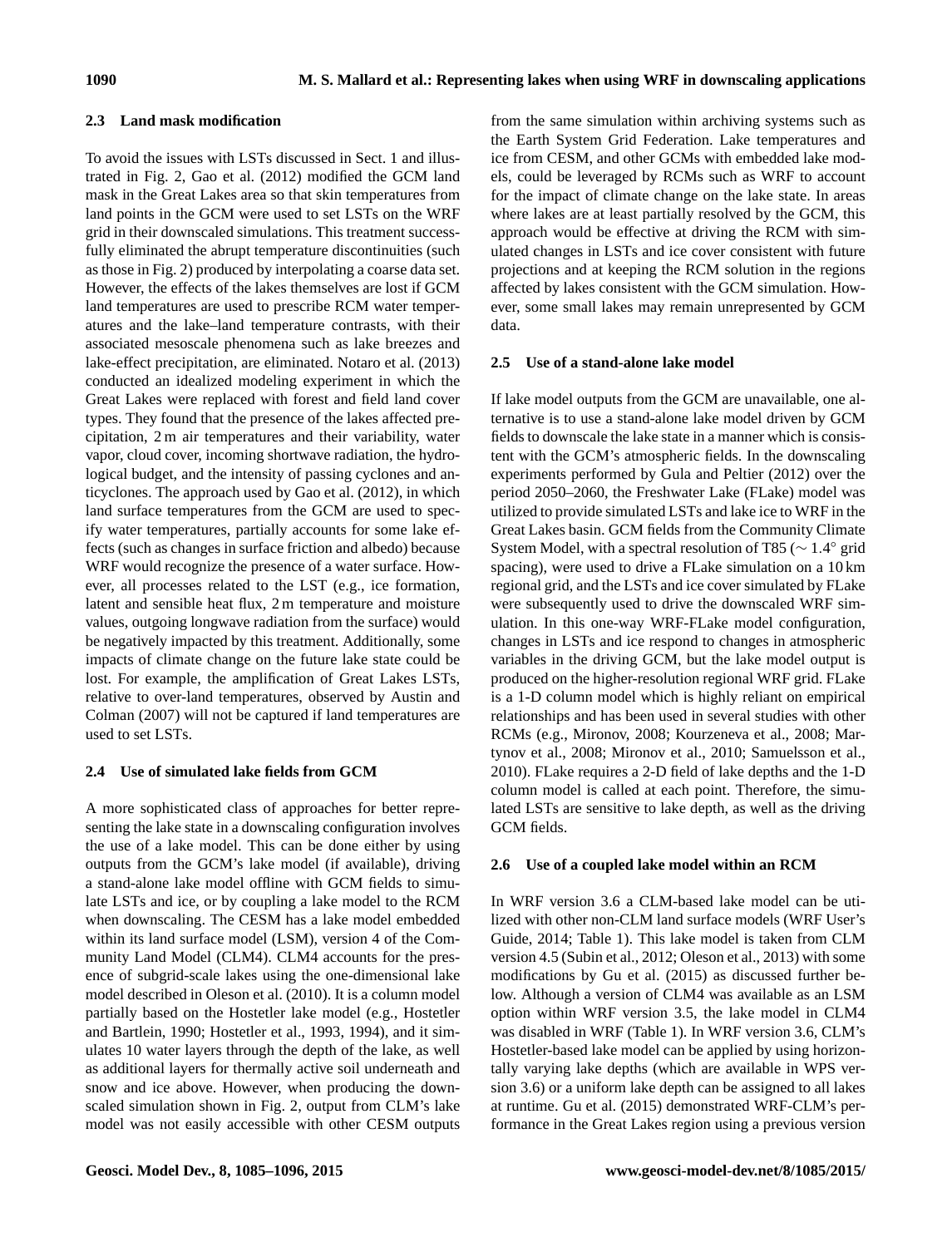

**Figure 3.** Surface temperature from the initial year of a 10-year FLake spin-up simulation, taken from a point near the north shore of Lake Superior (48.47° N, 87.54° W) and shown hourly from 1 January to 31 December 2005 (top). LSTs at all lake cells are initialized with a default value of 274.15 K, and the time series shows either ice or water surface temperatures depending on whether ice is present. Simulated ice thickness (m) taken from day 30 of the same FLake simulation, valid 30 January 2005 (bottom left). Fractional ice values observed on this date plotted from the NIC ice analysis (bottom right).

of this model configuration (WRF 3.2 and CLM 3.5) to simulate a 16-month period from 2001 to 2002 at 10 km grid spacing. It was shown that the lake model simulated LSTs well in Lake Erie but generated large biases in LSTs when compared to buoy observations in Lake Superior. However, the LST bias was reduced by reformulating the eddy diffusivity parameter in the CLM lake model, and it was concluded that the updated lake model within WRF-CLM was reasonably able to reproduce observed LSTs. However, no ice was observed during the period and the ability of WRF-CLM to accurately simulate ice cover was not examined in Gu et al. (2015).

In an alternative coupled approach, the prior work of Gula and Peltier (2012) has been updated with the option of using WRF-FLake as a two-way coupled model, where atmospheric variables simulated by WRF are used by FLake at

each time step in the WRF model, and simulated LSTs and ice thicknesses are provided back to WRF by FLake. M14 concluded that the use of WRF-FLake resulted in a more accurate representation of LSTs and lake ice, relative to interpolation from the R2. Substantial improvements were shown in the simulation of the temporal and spatial variability of ice cover, and errors in LSTs were reduced by the use of the coupled model. Similar to Martynov et al. (2010), M14 found that FLake performed worst in the largest and deepest lake (Lake Superior) and best for the smallest and shallowest (Lake Erie).

When using an embedded lake model within an RCM, it can be anticipated that the period of time needed for spin-up could be larger than it is when all water conditions are simply prescribed. To spin up the WRF-FLake model in M14, the stand-alone version of the FLake model was driven with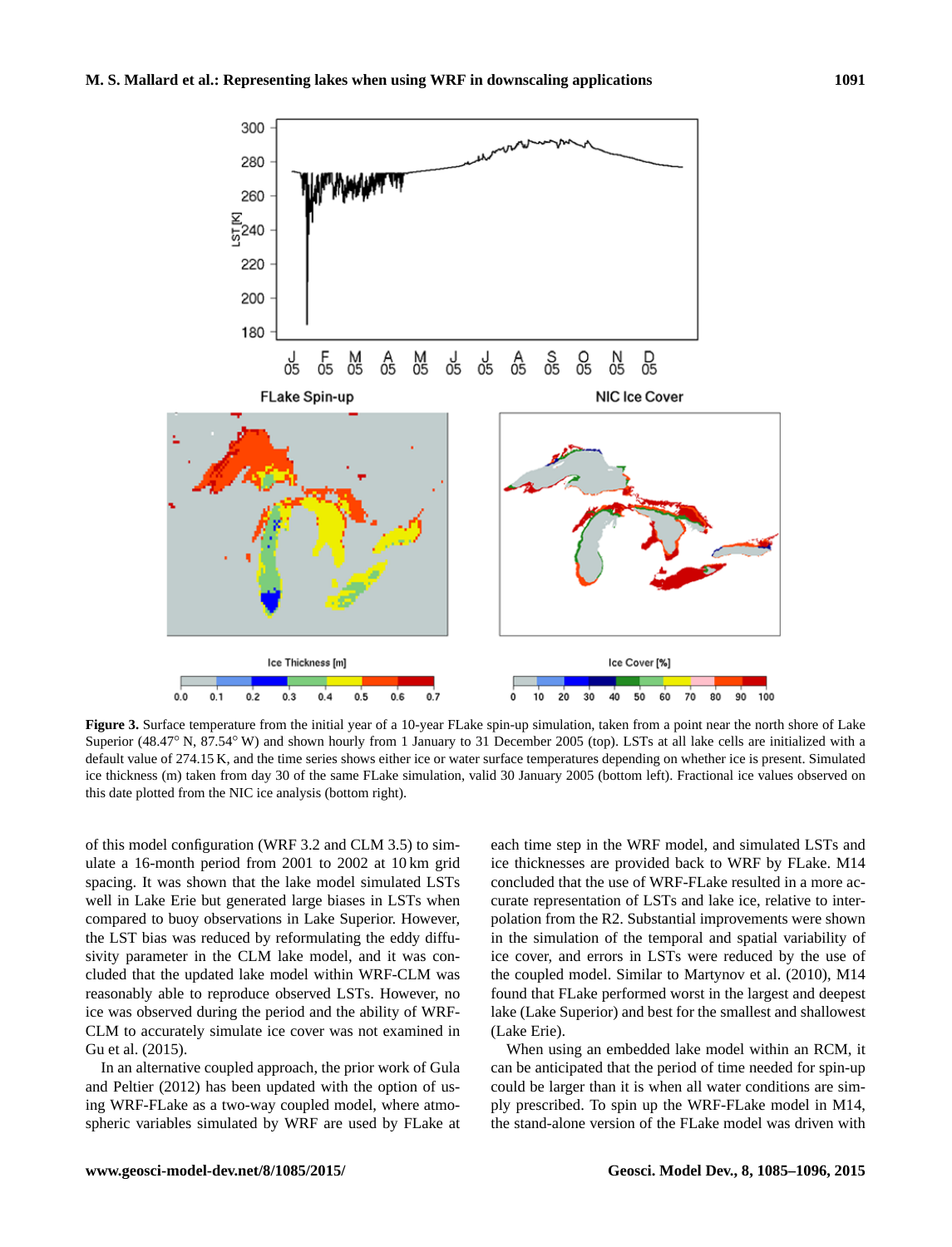

**Figure 4.** Simulated ice cover (%) taken from a WRF simulation (valid 2 March 2006, after ∼ 4 months of simulation time) with the same model configuration as described in M14, but simulated with WRF version 3.6 and the use of the CLM lake model in place of FLake (left). A 2-D field of lake depths (instead of a single default value) was used from WPS to set the lake depth in this simulation. Ice coverage observed on this date is plotted from the NIC ice analysis (right).

atmospheric conditions from the proxy GCM in a spin-up procedure recommended by Mironov et al. (2010) when using FLake. In this methodology, the initial year of the simulation is "looped" over 10 annual cycles with meteorological variables from the initial year repeatedly used to force the lake model, and the lake state at the end of each year used to initialize FLake for the start of the next year, ensuring that the simulated lake state converges to equilibrium with these atmospheric conditions by the end of the 10-cycle simulation. Output from the first year of this offline simulation is shown in Fig. 3 illustrating the adverse effects of using FLake output without adequate spin-up time. A time series taken from a representative point in Lake Superior shows unrealistically cool LSTs (below 200 K) occurring during the initial months of the simulation. Also during this period, unrealistically large ice coverage formed, freezing over all five Great Lakes. The observed ice cover plotted in Fig. 3 is much more limited in its spatial extent. Observed ice cover is plotted from National Ice Center (NIC) ice charts, which are processed and provided by the Great Lakes Environmental Research Laboratory (GLERL; Wang et al., 2012a). The FLake model results obtained after the spin-up period showed realistic values of LSTs and ice cover (M14).

To examine how WRF-CLM reacts during the initial months of a simulation, without any spin-up time, output from a 12 km WRF-CLM simulation (version 3.6) is shown in Fig. 4. In this simulation, the same methods as in M14 are followed but with the following changes: the model version is updated from 3.4.1 to 3.6, the CLM lake model is used in place of FLake, and no spin-up procedure is employed for initialization of the lake model (initial LSTs are interpolated from R2). As in M14, the Noah LSM (Chen and Dudhia, 2001) is used. Similar to the example shown in Fig. 3, significant overestimation of ice coverage occurs during the first year (Fig. 4). Although some adverse effects in this simulation are introduced due to the use of LSTs interpolated from the coarse R2 data to provide an initial state, the similarity of these results to FLake's fields in Fig. 3 suggests that the lack of spin-up time is a common problem to both model runs. It is also implied by the methodologies of other CLM-based studies, which do use spin-up or initialization procedures. Previous work by Subin et al. (2012) with the lake model in CLM4 used a 110-year period for the spin-up of their reference simulation. In their experiments with WRF-CLM, Gu et al. (2015) used an observed LST field for initialization. The nine sub-surface layers in their model were initialized based on the shape of an observed profile of lake temperatures, valid during that period of the year and taken from Lake Superior. Using this initialization methodology for a future downscaled simulation is not possible due to lack of observations, but simulated future lake profiles could possibly be utilized for initialization of downscaled runs. Overall, when using an embedded lake model in a downscaling application, users should consider how the lake model is being initialized or spun up in order to achieve results with accuracy similar to the prior studies discussed above. If the lake state is initially poorly prescribed from the GCM (with results similar to those shown in Fig. 2), a protracted spin-up could be required to reach equilibrium with the driving fields in the RCM and obtain more realistic results.

It has been noted previously that both WRF-FLake and WRF-CLM, as well as other 1-D lake models, tend to exhibit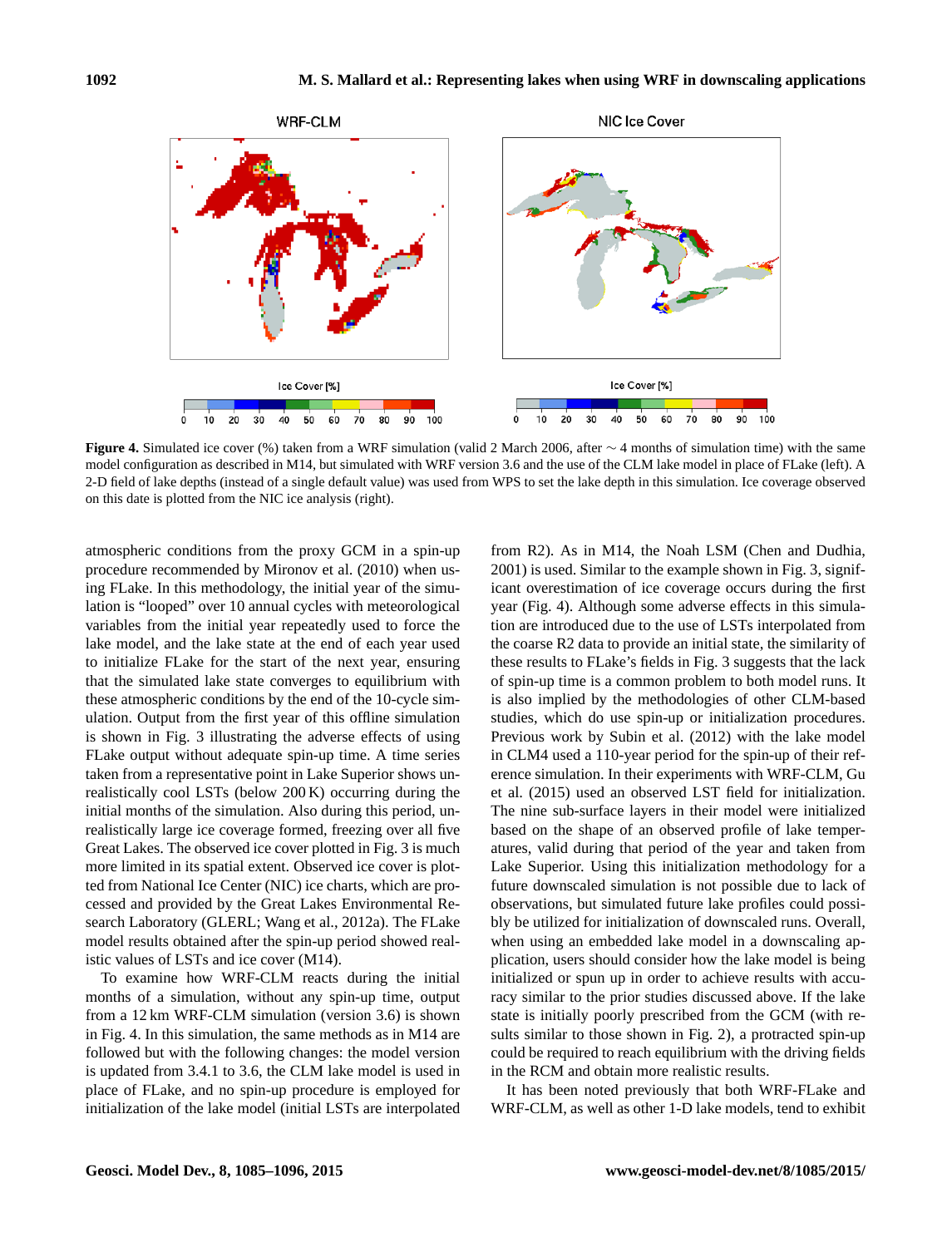**Table 2.** A summary of the pros and cons of each method of treating lake surface temperatures and ice coverage described in the text. All approaches were found to eliminate unrealistic temperature discontinuities resulting from WRF's default interpolation methods as shown in Fig. 2.

| Methodology                       | <b>Positives</b>                                                                                                   | Potential drawbacks                                                                                                                                                                                   |
|-----------------------------------|--------------------------------------------------------------------------------------------------------------------|-------------------------------------------------------------------------------------------------------------------------------------------------------------------------------------------------------|
| WRF's alternative lake<br>setting | Effective at representing LSTs when lake temper-<br>atures are closely coupled with atmospheric tem-<br>peratures. | Unrealistic ice formation possible when 2 m tem-<br>peratures are below freezing.<br>Cannot account for varying lake depths and differ-<br>ing timescales of warming and cooling throughout<br>lakes. |
| Climatological                    | Observed LSTs and ice taken from high-resolution<br>analyses.                                                      | For long-term simulations, user must include tem-<br>perature trend or LSTs will not be in equilibrium<br>with future climate state.<br>Does not represent interannual variability of lake<br>state.  |
| Land mask modification            | Future LSTs can be taken from projected GCM<br>temperatures.                                                       | Eliminates land-lake temperature contrasts.                                                                                                                                                           |
| Lake model component              | Models have ability to simulate future changes in<br>LSTs and ice.                                                 | Additional preprocessing needed to provide lake<br>model spin-up for RCM run or to use lake fields<br>simulated by GCM.                                                                               |

difficulty in simulating deep lakes (e.g., Martynov et al., 2010; Stepanenko et al., 2010; Gu et al., 2015; M14). Some model error can be attributed to the fact that one-dimensional column models cannot represent 2- and 3-D processes (e.g., currents, drifting ice, and formation of a thermal bar). While more sophisticated lake models could be coupled with WRF, using computationally efficient 1-D models is advantageous in downscaling applications, where computational resources are taxed by the use of finer resolution. Additionally, Martynov et al. (2010) noted that more complex 3-D lake models are generally run with much finer grid spacing (∼ 2 km) than typical RCMs. Martynov et al. (2010) also compared the simulated water temperatures and ice coverage from the Hostetler and FLake models, finding that FLake generally performed better, but that the Hostetler model provides more opportunity to improve model performance because it utilizes more vertical layers and is less reliant on parameterization. A comparison of 1-D lake models by Thiery et al. (2014) showed favorable results for both FLake and Hostetler-based models (including the lake model found in CLM4) and noted their computational efficiency. When making regional climate projections with these models it should be noted that both WRF-FLake and WRF-CLM assume that lake depths are constant in time, which could be a poor assumption depending on the lake being modeled and the future period. Also, more complex lake models may be appropriate for higher-resolution (∼ 2 km grid spacing) RCM simulations focused on regions where lake dynamics are not adequately captured by the column lake models discussed here.

## **3 Conclusion**

It has been shown in the present study and in previous work (e.g., Gao et al., 2012; Bullock et al., 2014; M14) that downscaling typically coarse GCM data, using WRF's default interpolation methods, to finer-resolution WRF grids results in LST discontinuities and spurious ice formation in the Great Lakes (Fig. 2). Although the default interpolation methods in WRF can easily be modified to alter the interpolation scheme or to eliminate the search option, none of these simple changes will overcome the challenges of setting the LSTs for inland water bodies that are not resolved by driving data when WRF is used as an RCM. Various alternate methods have been presented, and a summary of the positives and potential drawbacks to each approach is shown in Table 2. Using WRF's "alternative" lake setting instead of the default interpolation method in WPS eliminates unrealistically large and abrupt spatial discontinuities in temperature, but it causes large, deep lakes (such as Lake Superior) to erroneously freeze when ice is set based on an air-temperature threshold. All the other approaches discussed above can simulate more realistic ice cover than the default interpolation. However, the simulation of ice cover is obviously not a factor in downscaling studies where the environment does not become sufficiently cold to produce lake ice, such as those focusing on tropical regions. For example, the alternative lake setting has been used to improve rainfall results (relative to the use of WRF's default interpolation techniques) over Lake Victoria in eastern Africa by Argent (2014). Using climatological values in a future warmer climate will adversely affect results because LSTs cannot be assumed to be stationary over time. A warming trend could be applied to observed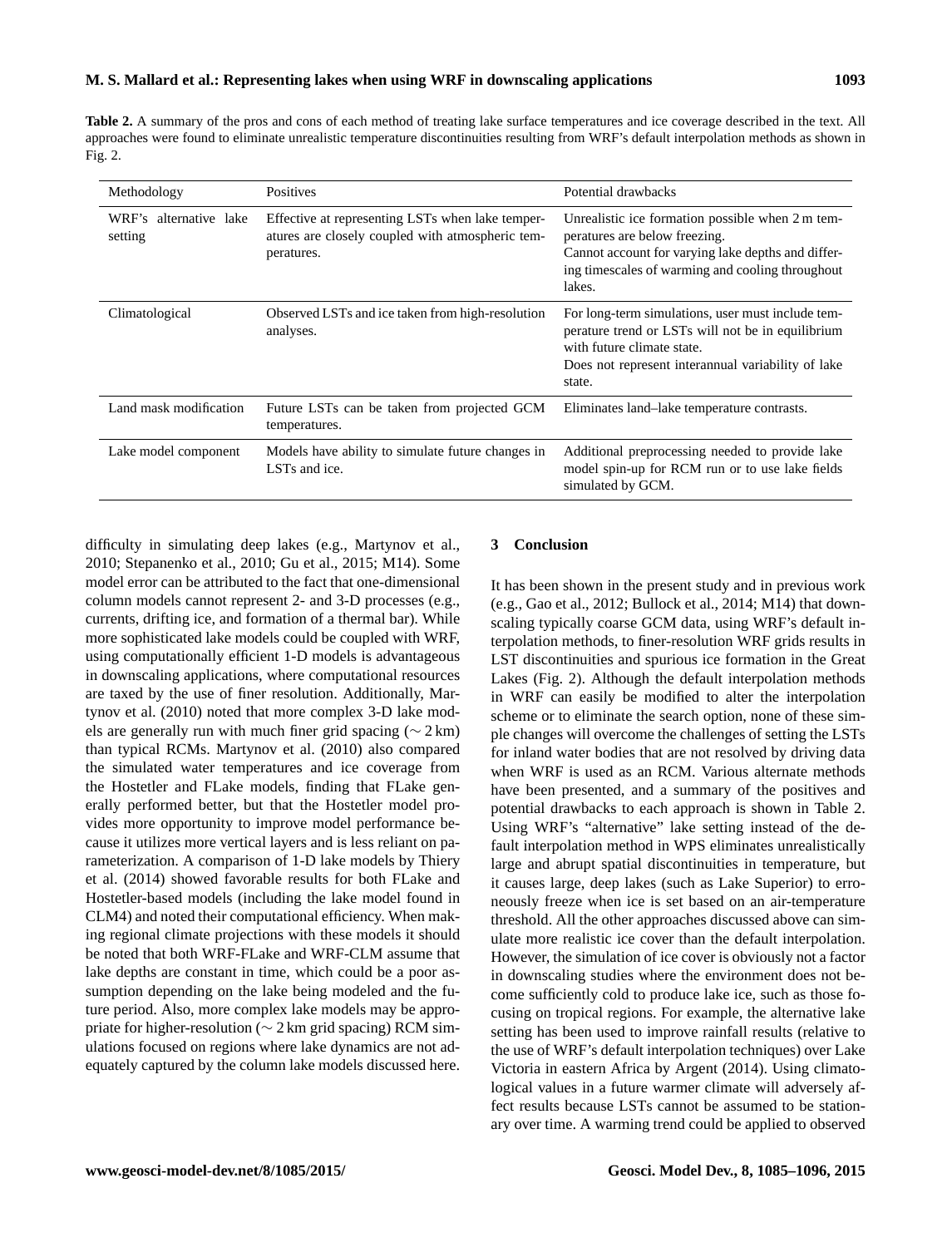LST fields in order to improve this approach; however, a realistic trend may be complex to derive for some lakes as Austin and Colman (2007) have shown an observed nonlinear amplification of warming LSTs relative to inland temperatures in the Great Lakes region. The land mask alteration method of Gao et al. (2012) is effective at preventing discontinuities in surface temperatures, but the use of temperatures from land grid cells in the GCM to set LSTs in the RCM eliminates the presence of land–lake temperature contrasts which impact precipitation, winds (i.e., land–sea breeze), and other near-surface fields. The use of a lake model (either coupling a lake model to the RCM or using outputs from the GCM's lake model to drive the RCM) can improve the representation of the lakes in retrospective simulations and has the ability to simulate nonlinear impacts of climate change on LSTs and ice cover (e.g., Gula and Peltier, 2012, M14).

For downscaling applications using WRF, we recommend setting LSTs and ice cover from either an RCM- or GCMdriven lake model, especially when simulating mid-latitude regions. In their studies focused on the Great Lakes, Notaro et al. (2013) and Wright et al. (2013) state that accurate predictions of changes in LSTs and ice cover from lake models are needed when simulating changes in regional climate. Zhao et al. (2012) also recommended the use of a lake model for simulating changes in regional precipitation in the Great Lakes basin. Including prognostic changes in the lake state is also possible if GCM data sets include predicted lake surface temperatures and ice within their publicly available outputs. For regional climate modeling efforts in which the RCM data is being archived for various end-user applications, we recommend the use of GCM- or RCM-driven lake modeling approaches. If such an approach is not used, the potential adverse effects of setting LSTs and ice cover using interpolation from the GCM should be documented, as is currently done in NARCCAP (2014).

The accuracy of the various approaches presented here is sensitive to the characteristics of the lakes to which they are being applied. Approaches which set LSTs as a function of over-land temperatures (such as the land mask modification approach or WRF's alternative lake setting) may perform adequately when applied to smaller, shallower lakes where LST changes are more closely coupled to air temperature changes. Investigators performing RCM experiments should consider both the present-day interactions between the lake and overlying air masses as well as the potential climate change impacts on the lakes within their model domain when choosing an approach.

#### **Code availability**

WPS and the WRF model can be downloaded from [http://www2.mmm.ucar.edu/wrf/users/downloads.html.](http://www2.mmm.ucar.edu/wrf/users/downloads.html)

Source code for the FLake model can be obtained at [http://www.flake.igb-berlin.de/sourcecodes.shtml,](http://www.flake.igb-berlin.de/sourcecodes.shtml) and code

needed to run the coupled WRF-FLake model is available for download at [http://web.atmos.ucla.edu/~gula/wrfflake.](http://web.atmos.ucla.edu/~gula/wrfflake)

*Acknowledgements.* The lead author was supported by an appointment to the Research Participation Program at the US Environmental Protection Agency (EPA) Office of Research and Development, administered by the Oak Ridge Institute for Science and Education (ORISE). The WRF model is made available by NCAR, funded by the National Science Foundation. Great Lakes ice cover data were obtained from GLERL [\(http://www.glerl.noaa.gov/data/pgs/glice/glice.html\)](http://www.glerl.noaa.gov/data/pgs/glice/glice.html). This research has been subjected to the US EPA's administrative review and approved for publication. The views expressed and the contents are solely the responsibility of the authors and do not necessarily represent the official views of the US EPA.

Edited by: S. Unterstrasser

#### **References**

- Anyah, R. O. and Semazzi, F. H. M.: Simulation of the sensitivity of Lake Victoria basin climate to lake surface temperatures, Theor. Appl. Climatol., 79, 55–69, 2004.
- Argent, R. E.: Customisation of the WRF model over the Lake Victoria basin in east Africa, MS thesis, North Carolina State University, Raleigh, NC, 124 pp., 2014.
- Artale, V., Calmanti, S., Carillo, A., Dell'Aquila, A., Herrmann, M., Pisacane, G., Ruti, P. M., Sannino, G., Struglia, M. V., Giorgi, F., Bi, X., Pal, J. S., Rauscher, S., and The PROTHEUS Group: An atmosphere–ocean regional climate model for the Mediterranean area: assessment of a present climate simulation, Clim. Dynam., 35, 721–740, 2010.
- Asnani, G. C.: Tropical Meteorology, Vol. 1 and 2, Indian Institute of Tropical Meteorology, Pashan, Pune, 1012 pp., 1993.
- Assel, R. A. and Robertson, D. M.: Changes in winter air temperatures near Lake Michigan, 1851–1993, as determined from regional lake-ice records, Limnol. Oceanogr., 40, 165–176, 1995.
- Austin, J. and Colman, S.: Lake Superior summer water temperatures are increasing more rapidly than regional air temperatures: A positive ice–albedo feedback, Geophys. Res. Lett., 34, L06604, doi[:10.1029/2006GL029021,](http://dx.doi.org/10.1029/2006GL029021) 2007.
- Bates, G. T., Giorgi, F., and Hostetler, S. W.: Toward the simulation of the effects of the Great Lakes on regional climate, Mon. Weather Rev., 123, 1505–1522, 1993.
- Bullock, O. R., Alapaty, K., Herwehe, J. A., Mallard, M. S., Otte, T. L., Gilliam, R. C., and Nolte, C. G.: An observation-based investigation of nudging in WRF for downscaling surface climate information to 12 km grid spacing, J. Appl. Meteorol. Clim., 53, 20–33, 2014.
- Burnett, A. W., Kirby, M. E., Mullins, H. T., and Patterson, W. P.: Increasing Great Lake–effect snowfall during the twentieth century: a regional response to global warming?, J. Climate, 16, 3535–3542, 2003.
- Cairns, M. M., Collins, R., Cylke, T., Deutschendorf, M., and Mercer, D.: A lake effect snowfall in western Nevada. Part I: Synoptic setting and observations, Preprints, 18th Conf. on Weather Analysis and Forecasting, Fort Lauderdale, FL, Am. Meteorol. Soc., 29 July 2001, 329–332, 2001.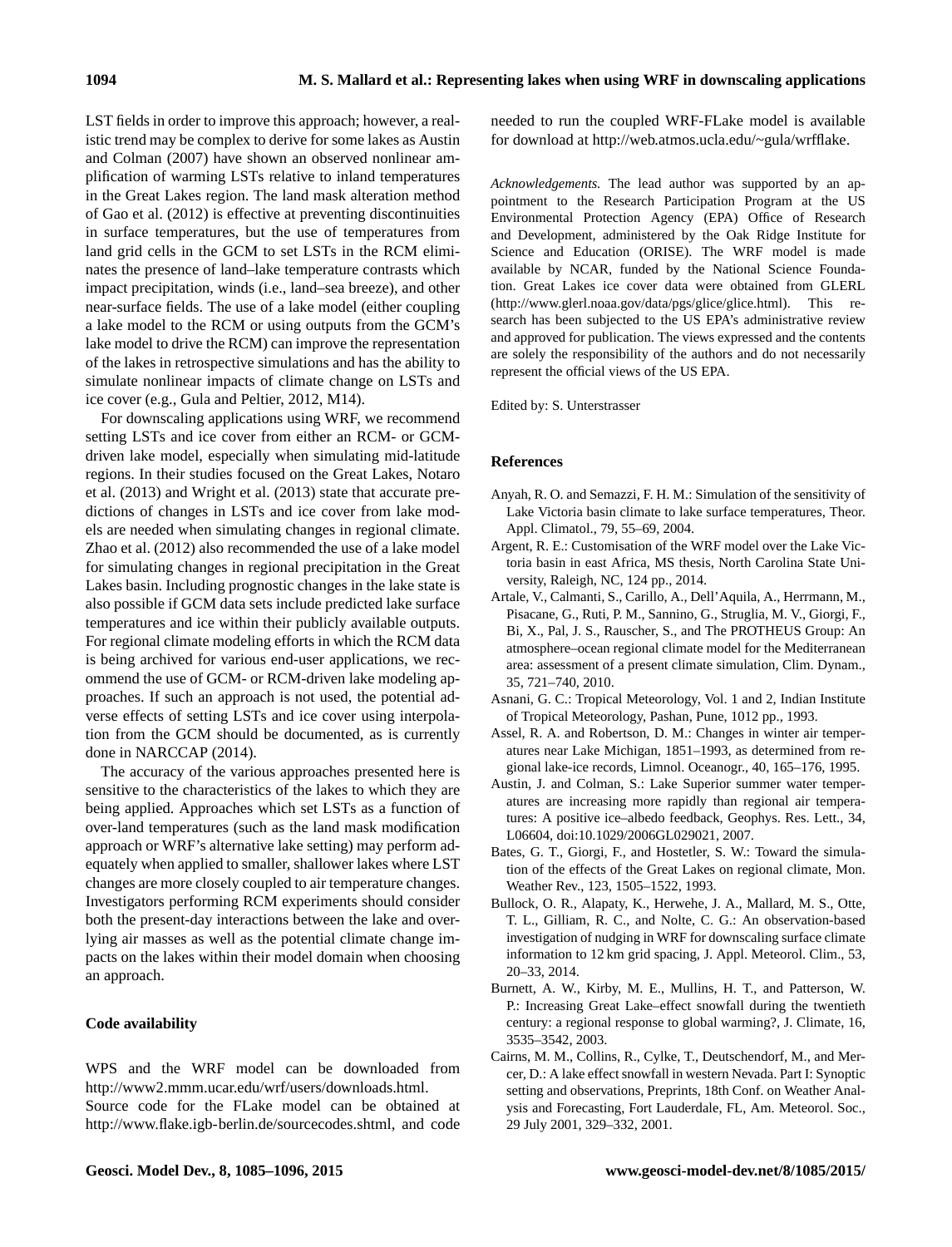## **M. S. Mallard et al.: Representing lakes when using WRF in downscaling applications 1095**

- Carpenter, D. M.: The lake effect of the Great Salt Lake: overview and forecast problems, Weather Forecast., 8, 181–193, 1993.
- Chen, F. and Dudhia, J.: Coupling and advanced land surface– hydrology model with the Penn State–NCAR MM5 modeling system, Part I: Model implementation and sensitivity, Mon. Weather Rev., 129, 569–585, 2001.
- Feser, F., Rockel, B., von Storch, H., Winterfeldt, J., and Zahn, M.: Regional climate models add value to global model data: a review and selected examples, B. Am. Meteorol. Soc., 92, 1181–1192, 2011.
- Gao, Y., Fu, J. S., Drake, J. B., Liu, Y., and Lamarque, J.-F.: Projected changes of extreme weather events in the eastern United States based on a high resolution climate modeling system, Environ. Res. Lett., 7, 044025, doi[:10.1088/1748-9326/7/4/044025,](http://dx.doi.org/10.1088/1748-9326/7/4/044025) 2012.
- Gerbush, M. R., Kristovich, D. A. R., and Laird, N. F.: Mesoscale boundary layer and heat flux variations over pack ice-covered Lake Erie, J. Appl. Meteorol. Clim., 47, 668–682, 2008.
- Gu, H., Jin, J., Wu, Y., Ek, M., and Subin, Z.: Calibration and validation of lake surface temperature simulations with the coupled WRF-lake model, Clim. Chang., 129, 471–483, doi[:10.1007/s10584-013-0978-y,](http://dx.doi.org/10.1007/s10584-013-0978-y) 2015.
- Gualdi, S., Somot, S., Li, L., Artale, V., Adani, M., Bellucci, A., Braun, A., Calmanti, S., Carillo, A., Dell'Aquila, A., Déqué, M., Dubois, C., Elizalde, A., Harzallah, A., Jacob, D., L'Hévéder, B., May, W., Oddo, P., Ruti, P., Sanna, A., Sannino, G., Scoccimarro, E., Sevault, F., and Navarra, A.: The CIRCE simulations: Regional climate change projections with realistic representation of the Mediterranean Sea, B. Am. Meteorol. Soc., 94, 65–81, 2013.
- Gula, J. and Peltier, W. R.: Dynamical downscaling over the Great Lakes basin of North America using the WRF regional climate model: the impact of the Great Lakes system on regional greenhouse warming, J. Climate, 25, 7723–7742, 2012.
- Hostetler, S. W. and Bartlein, P. J.: Simulation of lake evaporation with application to modeling lake level variations of Harney-Malheur Lake, Oregon, Water Resour. Res., 26, 2603–2612, 1990.
- Hostetler, S. W., Bates, G. T., and Giorgi, F.: Interactive coupling of a lake thermal model with a regional climate model, J. Geophys. Res., 98, 5045–5057, 1993.
- Hostetler, S. W., Giorgi, F., Bates, G. T., and Bartlein, P. J.: Lakeatmosphere feedbacks associated with paleolakes Bonneville and Lahontan, Science, 263, 665–668, 1994.
- Huggins, A. W., Kingsmill, D. E., and Cairns, M. M.: A lake effect snowfall in western Nevada–Part II: Radar characteristics and quantitative precipitation estimates, Preprints, 18th Conf. on Weather Analysis and Forecasting, Fort Lauderdale, FL, Am. Meteorol. Soc., 29 July 2001, 333–337, 2001.
- Kanamitsu, M., Ebisuzaki, W., Woollen, J., Yang, S.-K., Hnilo, J. J., Fiorino, M., and Potter, G. L.: NCEP–DOE AMIP-II Reanalysis (R-2), B. Am. Meteorol. Soc., 83, 1631–1643, 2002.
- Kourzeneva, E., Samuelsson, P., Ganbat, G., and Mironov, D.: Implementation of Lake Model FLake into HIRLAM, HIRLAM Newsletter 54, 54–64, available from HIRLAM-A Programme, c/o J. Onvlee, KNMI, P.O. Box 201, 3730 AE De Bilt, the Netherlands, available at: <http://hirlam.org> (last access: 20 October 2014), 2008.
- Kunkel, K. E., Ensor, L., Palecki, M., Easterling, D., Robinson, D., Hubbard, K. G., and Redmond, K.: A new look at lake-effect

snowfall trends in the Laurentian Great Lakes using a temporally homogeneous data set, J. Great Lakes Res., 35, 23–29, 2009.

- Laird, N. F., Desrochers, J., and Payer, M.: Climatology of lakeeffect precipitation events over Lake Champlain, J. Appl. Meteorol. Clim., 48, 232–250, 2009.
- Magnuson, J. J., Robertson, D. M., Benson, B. J, Wynne, R. H., Livingstone, D. M., Arai, T., Assel, R. A., Barry, R. G., Card, V., Kuusisto, E., Granin, N. G., Prowse, T. D., Stewart, K. M., and Vuglinski, V. S.: Historical trends in lake and river ice cover in the Northern Hemisphere, Science, 289, 1743–1746, 2000.
- Mallard, M. S., Nolte, C. G., Bullock, O. R., Spero, T. L., and Gula, J.: Using a coupled lake model with WRF for dynamical downscaling, J. Geophys. Res., 119, 7193–7208, doi[:10.1002/2014JD021785,](http://dx.doi.org/10.1002/2014JD021785) 2014.
- Martynov, A., Laprise, R., and Sushama, L.: Off-Line lake water and ice simulations: a step towards the interactive lake coupling with the Canadian Regional Climate Model, Geophysical Research Abstracts, Vol. 10, EGU2008-A-02898, EGU General Assembly 2008, Vienna, Austria, 2008.
- Martynov, A., Sushama, L., and Laprise, R.: Simulation of temperate freezing lakes by one-dimensional lake models: performance assessment for interactive coupling with regional climate models, Boreal Environ. Res., 15, 143–164, 2010.
- Mearns, L. O., Arritt, R., Biner, S., Bukovsky, M. S., McGinnis, S., Sain, S., Caya, D., Correia Jr., J., Flory, D., Gutowski, W., Takle, E. S., Jones, R., Leung, R., Moufouma-Okia, W., McDaniel, L., Nunes, A. M. B., Qian, Y., Roads, J., Sloan, L., and Snyder, M.: The North American regional climate change assessment program: overview of phase I results, B. Am. Meteorol. Soc., 93, 1337–1362, 2012.
- Mironov, D. V.: Parameterization of lakes in numerical weather prediction. Description of a lake model, COSMO Technical Report, No. 11, Deutscher Wetterdienst, Offenbach am Main, Germany, 41 pp., 2008.
- Mironov, D., Heise, E., Kourzeneva, E., Ritter, B., Schneider, N., and Terzhevik, A.: Implementation of the lake parameterization scheme FLake into the numerical weather prediction model COSMO, Boreal Env. Res., 15, 218–230, 2010.
- NARCCAP: Caveats for Users, available at: [http://www.narccap.](http://www.narccap.ucar.edu/about/caveats.html) [ucar.edu/about/caveats.html,](http://www.narccap.ucar.edu/about/caveats.html) last access: 11 August 2014.
- Notaro, M., Holman, K., Zarrin, A., Fluck, E., Vavrus, S., and Bennington, V.: Influence of the Laurentian Great Lakes on regional climate, J. Climate, 26, 789–804, 2013.
- Oleson, K. W., Lawrence, D. M., Bonan, G. B., Flanner, M. G., Kluzek, E., Lawrence, P. J., Levis, S., Swenson, S. C., Thornton, P. E., Dai, A., Decker, M., Dickinson, R., Feddema, J., Heald, C. L., Hoffman, F., Lamarque, J.-F., Mahowald, N., Niu, G.-Y., Qian, T., Randerson, J., Running, S., Sakaguchi, K., Slater, A., Stöckli, R., Wang, A., Yang, Z.-L., Zeng, X., and Zeng, X.: Technical description of version 4.0 of the Community Land Model (CLM), National Center for Atmospheric Research, P.O. Box 3000, Boulder, Colorado 80307, USA, NCAR/TN-478+STR, 2010.
- Oleson, K. W., Lawrence, D. M., Bonan, G. B., Drewniak, B., Huang, M., Koven, C. D., Levis, S., Li, F., Riley, W. J., Subin, Z. M., Swenson, S. C., Thornton, P. E., Bozbiyik, A., Fisher, R., Heald, C. L., Kluzek, E., Lamarque, J.-F., Lawrence, P. J., Leung, L. R., Lipscomb, W., Muszala, S., Ricciuto, D. M., Sacks, W., Sun, Y., Tang, J., and Yang, Z.-L.: Technical description of ver-